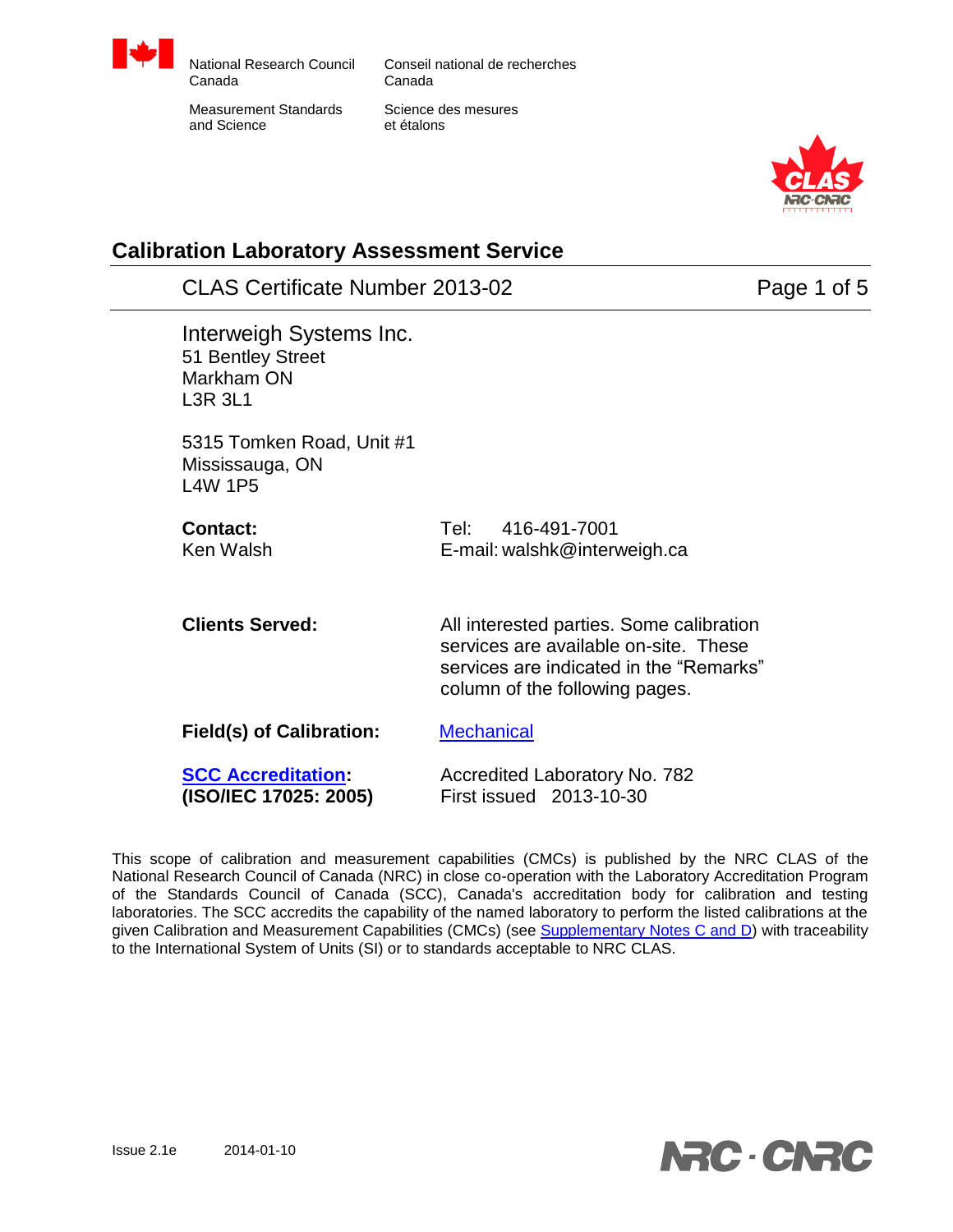### CLAS Certificate Number 2013-02 Page 2 of 5

# Interweigh Systems Inc.

<span id="page-1-0"></span>

| Measured Quantity & Range or | <b>CMCS</b> expressed as    | Type          | <b>Remarks</b>               |
|------------------------------|-----------------------------|---------------|------------------------------|
| Instrument                   | an Uncertainty $(\pm)$ (see |               |                              |
|                              | <b>Supplementary Notes)</b> |               |                              |
|                              |                             |               |                              |
| <b>MASS</b>                  |                             | $\mathbf{  }$ | <b>Available at Markham</b>  |
|                              |                             |               | Location                     |
| 30 kg                        | 91 mg                       |               |                              |
| 25 kg                        | 90 mg                       |               | Calibrations are in          |
| 22.679618 kg                 | 89 mg                       |               | accordance with ISI SOP:     |
| 20 kg                        | 89 mg                       |               | 7.5.1 D procedures           |
| 10 kg                        | 87 mg                       |               |                              |
| 5 kg                         | 42 mg                       |               | ISI Mass Standards meet      |
| 3 kg                         | 11 mg                       |               | ASTM E617 Class 1            |
| 2 kg                         | 10 <sub>mg</sub>            |               | tolerances. Calibrations     |
| 1 kg                         | 5 <sub>mg</sub>             |               | available to meet tolerances |
|                              |                             |               | up to OIML R 111 Class M1.   |
| 679.618 g                    | 4.3 mg                      |               |                              |
|                              |                             |               |                              |
| 500 g                        | 4.3 mg                      |               |                              |
| 300 g                        | 4.2 mg                      |               |                              |
| 200 <sub>g</sub>             | 0.37 mg                     |               |                              |
| 100 g                        | $0.30$ mg                   |               |                              |
| 50 g                         | $0.14$ mg                   |               |                              |
| 30 <sub>g</sub>              | 0.087 mg                    |               |                              |
| 20 <sub>g</sub>              | 0.087 mg                    |               |                              |
| 10 <sub>g</sub>              | $0.059$ mg                  |               |                              |
| 5 <sub>g</sub>               | $0.041$ mg                  |               |                              |
| 3 <sub>g</sub>               | 0.041 mg                    |               |                              |
| 2g                           | $0.040$ mg                  |               |                              |
| 1 <sub>g</sub>               | $0.040$ mg                  |               |                              |
|                              |                             |               |                              |
| 500 mg                       | $0.021$ mg                  |               |                              |
| 300 mg                       | $0.019$ mg                  |               |                              |
| 200 mg                       | $0.017$ mg                  |               |                              |
| 100 mg                       | $0.018$ mg                  |               |                              |
| 50 mg                        | 0.023 mg                    |               |                              |
| 30 mg                        | 0.028 mg                    |               |                              |
| 20 mg                        | 0.020 mg                    |               |                              |
| 10 mg                        | 0.015 mg                    |               |                              |
| 5 <sub>mg</sub>              | 0.023 mg                    |               |                              |
| 3 mg                         | 0.020 mg                    |               |                              |
| 2 <sub>mg</sub>              | 0.021 mg                    |               |                              |
| 1 <sub>mg</sub>              | 0.028 mg                    |               |                              |
|                              |                             |               |                              |
|                              |                             |               |                              |
|                              |                             |               |                              |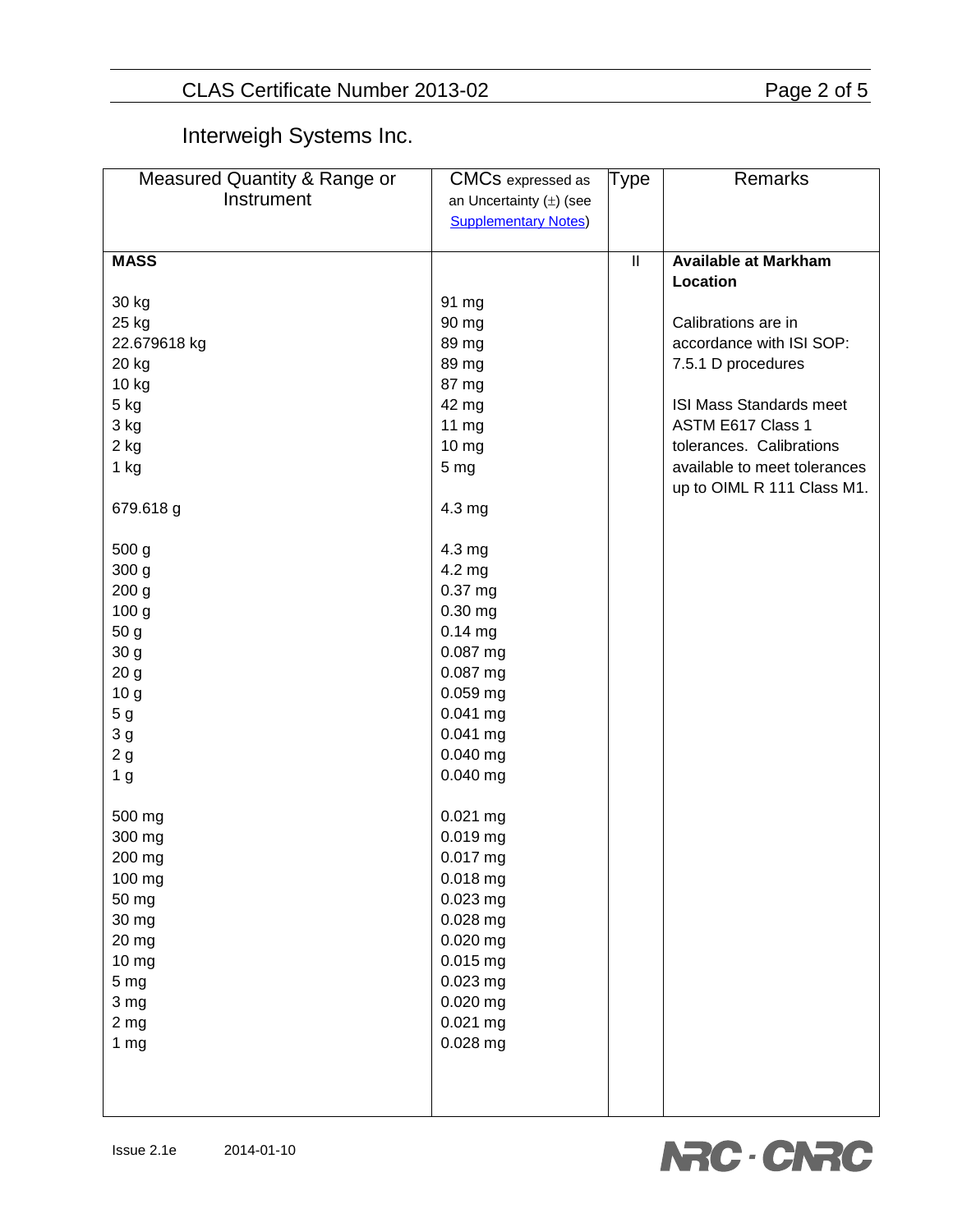### CLAS Certificate Number 2013-02 Page 3 of 5

# Interweigh Systems Inc.

| Measured Quantity & Range or | CMCS expressed as           | Type                       | Remarks                      |
|------------------------------|-----------------------------|----------------------------|------------------------------|
| Instrument                   | an Uncertainty $(\pm)$ (see |                            |                              |
|                              | <b>Supplementary Notes)</b> |                            |                              |
|                              |                             |                            |                              |
| 50 lb                        | 89 mg                       | $\ensuremath{\mathsf{II}}$ | Calibrations are in          |
| 30 lb                        | 87 mg                       |                            | accordance with ISI SOP:     |
| 25 lb                        | 91 mg                       |                            | 7.5.1 D procedures.          |
| 20 lb                        | 88 mg                       |                            |                              |
| 10 <sub>lb</sub>             | 30 mg                       |                            | ISI Mass Standards meet      |
| 5 <sub>lb</sub>              | 10 mg                       |                            | ASTM E617 Class 1            |
| 4 lb                         | 9.1 mg                      |                            | tolerances. Calibrations     |
| 3.5 <sub>lb</sub>            | 8.7 mg                      |                            | available to meet tolerances |
| 3 <sub>lb</sub>              | 9.0 mg                      |                            | up to OIML R 111 Class M1.   |
| 2.5 <sub>lb</sub>            | 9.0 mg                      |                            |                              |
| 2 <sub>lb</sub>              | 5.3 mg                      |                            |                              |
| 1 <sub>lb</sub>              | 4.4 mg                      |                            |                              |
| 0.5 <sub>lb</sub>            | 5.1 mg                      |                            |                              |
| $0.4$ lb                     | 0.35 mg                     |                            |                              |
| $0.2$ lb                     | $0.20$ mg                   |                            |                              |
| $0.1$ lb                     | $0.12$ mg                   |                            |                              |
|                              |                             |                            |                              |
|                              |                             |                            |                              |
|                              |                             |                            |                              |
|                              |                             |                            |                              |
|                              |                             |                            |                              |
|                              |                             |                            |                              |
|                              |                             |                            |                              |
|                              |                             |                            |                              |
|                              |                             |                            |                              |
|                              |                             |                            |                              |
|                              |                             |                            |                              |
|                              |                             |                            |                              |
|                              |                             |                            |                              |
|                              |                             |                            |                              |
|                              |                             |                            |                              |
|                              |                             |                            |                              |
|                              |                             |                            |                              |
|                              |                             |                            |                              |
|                              |                             |                            |                              |
|                              |                             |                            |                              |
|                              |                             |                            |                              |
|                              |                             |                            |                              |

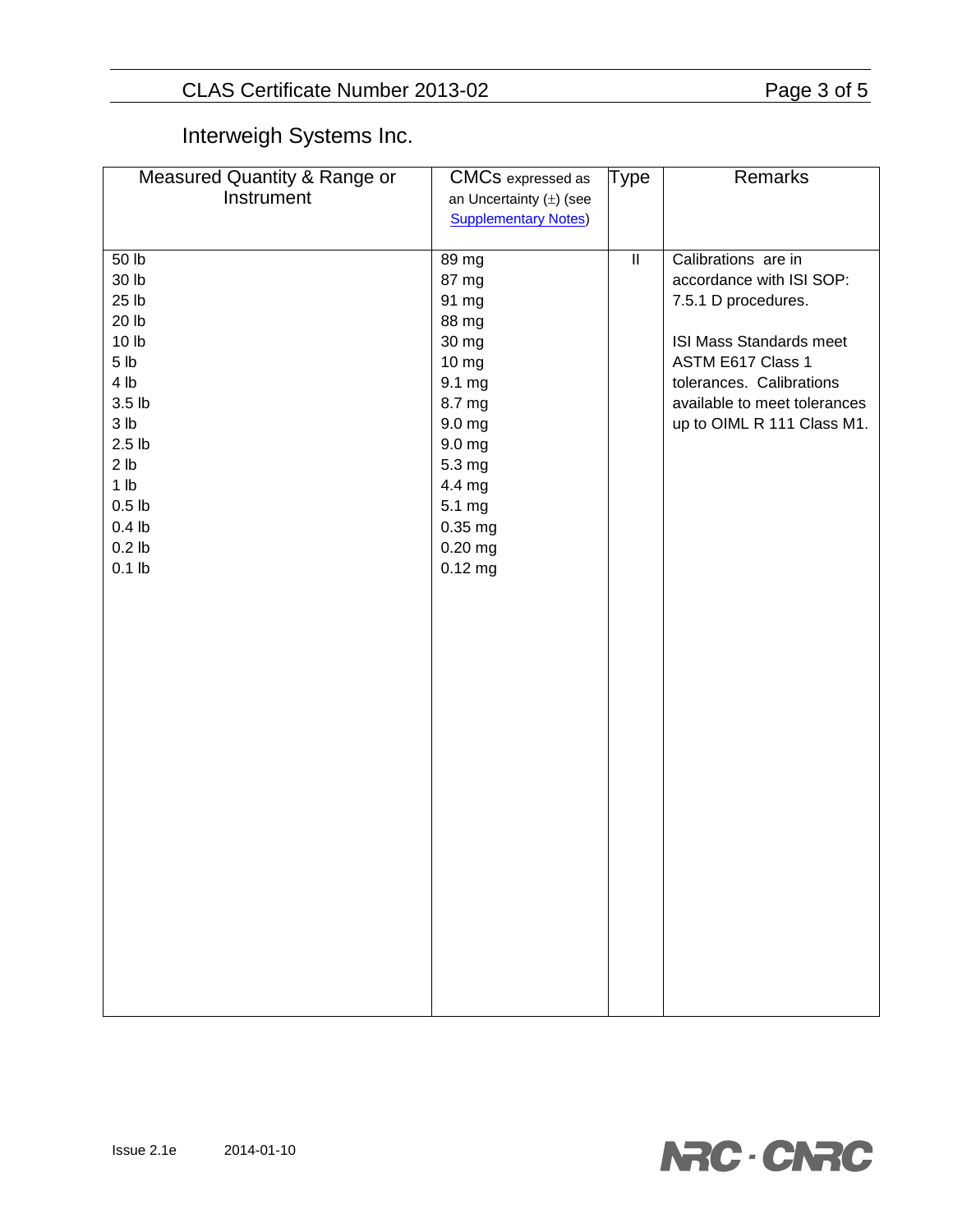### CLAS Certificate Number 2013-02 Page 4 of 5

# Interweigh Systems Inc.

|                          | Measured Quantity & Range or | <b>CMCs</b> expressed as    | Type         | <b>Remarks</b>                  |
|--------------------------|------------------------------|-----------------------------|--------------|---------------------------------|
|                          | Instrument                   | an Uncertainty $(\pm)$ (see |              |                                 |
|                          |                              | <b>Supplementary Notes)</b> |              |                                 |
|                          |                              |                             |              |                                 |
| <b>Scales and</b>        |                              |                             | $\mathbf{I}$ | <b>Available On-site and at</b> |
| <b>Balances</b>          |                              |                             |              | <b>Mississauga Location</b>     |
|                          |                              |                             |              |                                 |
| <b>Weighing Systems</b>  |                              |                             |              | <b>ISI Mass Standards meet</b>  |
| (0.01 mg resolution)     | 0 g to 80 g                  | $0.18$ mg                   |              | ASTM E617 Class 1               |
| (0.0001 g resolution)    | 0 g to 220 g                 | $0.37$ mg                   |              | requirements, suitable for      |
| (0.005 g resolution)     | $0$ g to 1 kg                | 5.0 <sub>mg</sub>           |              | the calibration of Class I & II |
| (0.01 g resolution)      | 0 g to 3 kg                  | 11 mg                       |              | weighing systems.               |
| (0.05 g resolution)      | 0 g to 5 kg                  | 42 mg                       |              |                                 |
| (0.1 g resolution)       | 0 g to 30 kg                 | 91 mg                       |              | <b>ISI Mass Standards meet</b>  |
|                          |                              |                             |              | OIML R111 Class M1              |
| <b>Industrial Scales</b> |                              |                             |              | requirements and/or meet        |
| (1 g resolution)         | 0 g to 6 kg                  | 0.9 <sub>g</sub>            |              | the tolerances of               |
| (2 g resolution)         | 0 g to 15kg                  | 1.8 <sub>g</sub>            |              | Measurement Canada local        |
| (5 g resolution)         | $0$ g to 30 kg               | 4.3 <sub>g</sub>            |              | standards, suitable for the     |
| (10 g resolution)        | $0$ g to 60 kg               | 8.4 <sub>g</sub>            |              | calibration of Class III        |
| (20 g resolution)        | 0 g to 150 kg                | 19 <sub>g</sub>             |              | weighing systems.               |
| (100 g resolution)       | 0 g to 500 kg                | 87 g                        |              |                                 |
| (200 g resolution)       | 0 g to 1 000 kg              | 180 g                       |              | Industrial Scales include       |
| (1 kg resolution)        | 0 kg to 5 000 kg             | $1$ kg                      |              | Platform Scales, Bench          |
| (2 kg resolution)        | 0 kg to 10 000 kg            | 2 kg                        |              | Scales, Baggage Scales,         |
| (5 kg resolution)        | 0 kg to 20 000 kg            | $5$ kg                      |              | Floor Scales, Dynamic           |
| (10 kg resolution)       | 0 kg to 100 000 kg           | 10 kg                       |              | Conveyor Scales,                |
| (20 kg resolution)       | 0 kg to 120 000 kg           | 21 kg                       |              | Hopper/Tank/Silo Scales,        |
| (50 kg resolution)       | 0 kg to 180 000 kg           | 51 kg                       |              | Tank Mounts, Rail Scales,       |
|                          |                              |                             |              | Truck Scales, Crane Scales,     |
|                          |                              |                             |              | or any scale with a platform    |
|                          |                              |                             |              | base.                           |
|                          |                              |                             |              |                                 |
|                          |                              |                             |              |                                 |
|                          |                              |                             |              |                                 |
|                          |                              |                             |              |                                 |
|                          |                              |                             |              |                                 |
|                          |                              |                             |              |                                 |
|                          |                              |                             |              |                                 |
|                          |                              |                             |              |                                 |
|                          |                              |                             |              |                                 |